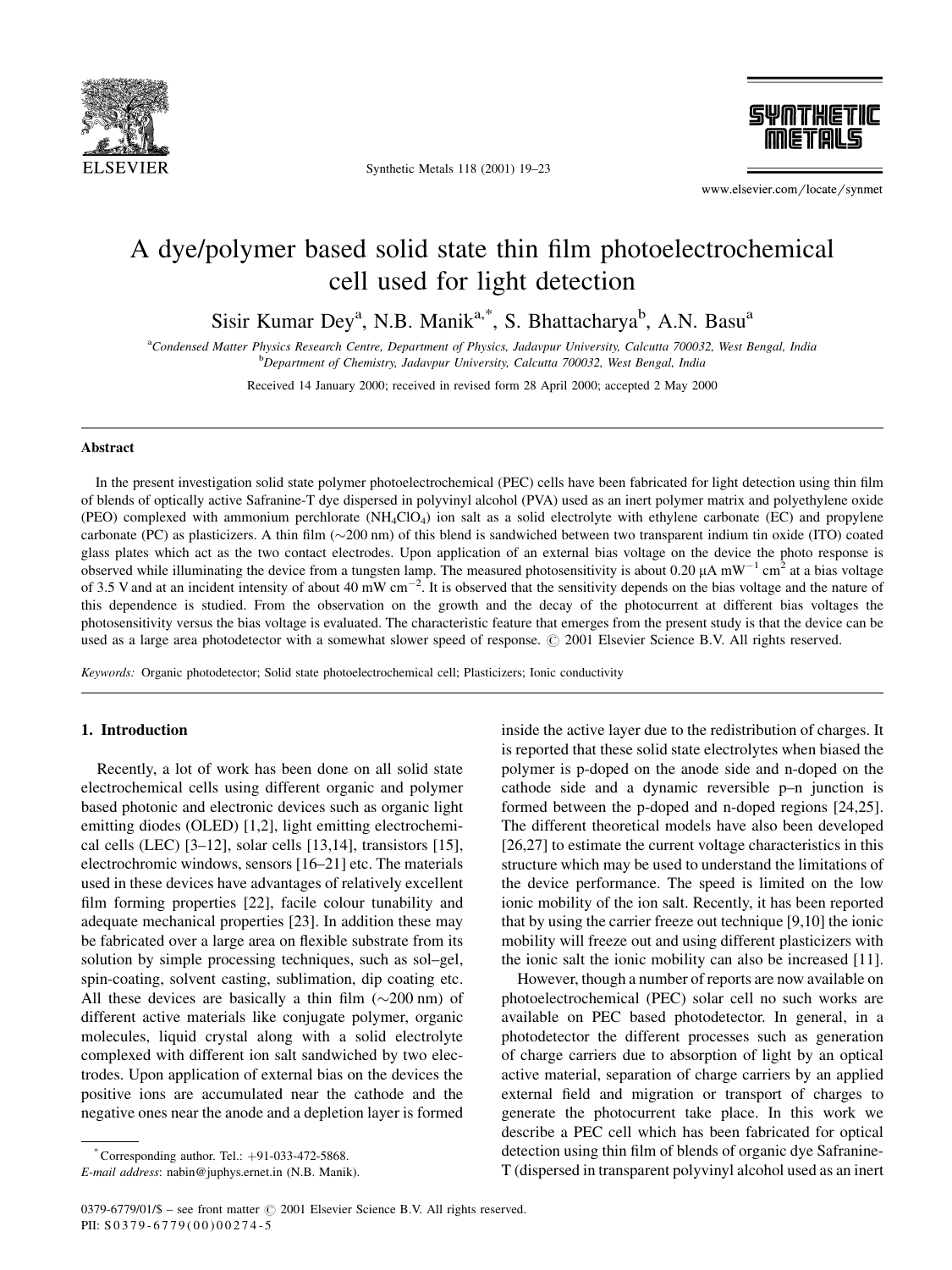polymer matrix) as optical active material and polyethylene oxide (PEO) complexed with ammonium perchlorate  $(NH_4ClO_4)$  ion salt as solid electrolyte with ethylene carbonate (EC) and propylene carbonate (PC) as plasticizers. The cell consists of this blend in a thin film as an active material and two transparent indium tin oxide (ITO) coated glass plates as the contact electrodes. It is expected that the salt ion of  $NH_4ClO_4$  mixed with PEO acts as the solid electrolyte and provides the counter ions and the ionic conductivity necessary for the doping. Addition of plasticizers EC and PC makes the complexed mixture viscous which helps easy fabrication of the film and also enhances the carrier mobility. The device has a typical sensitivity of the order of 0.20  $\mu$ A mW<sup>-1</sup> cm<sup>2</sup> at a bias voltage of 3.5 V and at an incident intensity of about  $40 \text{ mW cm}^{-2}$ . The sensitivity largely depends on the bias voltage.

#### 2. Sample and cell preparation

Safranine-T (E. Merck, Germany) dye structure shown in Fig. 1 was recrystalised twice from ethanol–water mixture and mixed with PVA (S.D. Fine Chem. Ltd., Boisar; M.W. 125000) used as a transparent inert binder. In a cleaned test tube 5 g. of PVA was mixed with 10 cc of double distilled water, warmed gently and stirred to make a transparent viscous solution of PVA. One milligram of Safranine-T is mixed with this solution. PVA was used here as an inert transparent binder to form the stable film of the dye.

In a separate beaker cleaned by regular processes a solid electrolyte was prepared by mixing PEO (BDH, England; M. W. 600000), NH4ClO4 (Fluka, 99.5% pure), EC (Fluka, 99.5% pure) and PC (Fluka, 99.5% pure). The complex of PEO, NH<sub>4</sub>ClO<sub>4</sub>, EC, PC (30.60%, 3.60%, 19.60% and 46.20% by weight) were mixed, stirred and heated around a temperature  $80^{\circ}$ C for 5 h. This gel-like solid electrolyte is mixed with the previously prepared dye–PVA solution to form the blend. This blend is heated about a temperature  $80^{\circ}$ C and stirred properly to mix them well for about 1 h.

The viscous gel-like solid solution is sandwiched between two transparent ITO coated glasses. The glass plates were cleaned in chloroform solution and dried under vacuum about 5 h before use. The uniform film thickness is controlled by placing two teflon spacers of thickness about 200 nm near the edges of the ITO coated glass plate and two





Fig. 2. (a) Schematic structure of PEC; (b) Schematic cross-sectional view of PEC.

spring clips were fixed at a moderate pressure at the ends of the electrodes as shown in Fig. 2 (a) and (b). The two electrical leads are taken out from the two ends of the ITO coated glass. The complete cell is vacuum dried for about 12 h at around  $80^{\circ}$ C before the final measurement.

# 3. Dark *I*-*V* characteristics

For the dark  $I-V$  characteristics the film is biased with a dc voltage source with a series resistance of 47 K. The current flowing through the device is estimated by measuring the voltage across this sensing resistance. By varying the dc bias the steady voltage across the resistance is measured by a Philips  $4^{1}/_{2}$  digit multimeter. Dividing the measured voltage by the value of this sensing resistance the current flowing through the device is calculated. The value of this current with the dc bias is plotted and is shown in Fig. 3. It is observed that the current takes a lot of time (about 20 min) to reach the steady value after application of each bias voltage. From this curve it is seen that the device turns on at a bias voltage of approximately 1.2 V which seems to be related to the band gap of the dye. The  $I-V$  characteristics are nearly symmetric about the origin for both forward and reverse bias. The  $I-V$  characteristic by changing the polarity of the dc bias is not shown in this figure. The steady state dark  $I-V$ Fig. 1. Structure of the Safranine-T dye. characteristics may be qualitatively explained from the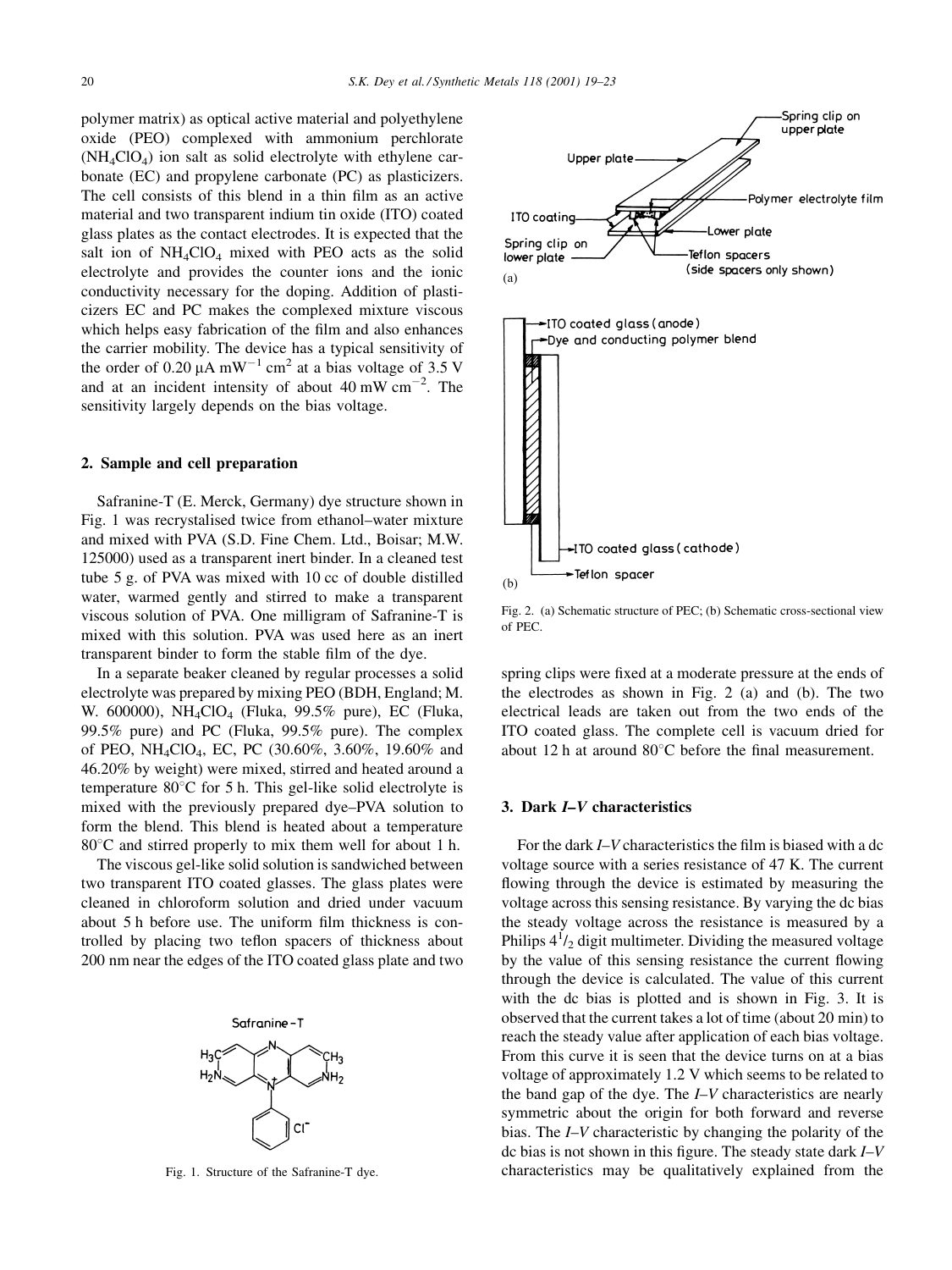

Fig. 3. Dark  $I-V$  characteristics of the device.

theoretical model developed by Smith et al. [26] considering the contribution of different charge carriers i.e. electron, holes and the cations and anions of the ion salt.

The  $\ln I$ -ln V plot shown in Fig. 4 shows a transition point at a bias voltage around 1.2 V which seems to indicate a change in the conduction mechanism of this device. To explain the change of the conduction mechanism at this voltage the transport of the charge carrier, its trapping and recombination are being studied carefully and will be reported elsewhere.

### 4. Growth of the photocurrent

The cell is biased with a dc source making any one ITO as anode and with a series resistance of about 47 K as before. Now the light from a tungsten lamp of 200 W is allowed to incident on it. The distance of the lamp from the sample is so adjusted that an intensity of about 40 mW  $cm^{-2}$  is incident on the device of surface area  $\sim 0.64$  cm<sup>2</sup>. The intensity is measured by a calibrated lux meter (Kyoritsu Electrical Instruments Works Ltd. Tokyo, model 5200 with Selenium detector). It is observed that, due to the incident radiation,



Fig. 4. ln  $I$ -ln  $V$  plot of dark  $I$ - $V$  characteristics.



Fig. 5. Optical response of the device for a fixed illumination at different bias voltage.

the voltage across the sensing resistance is increased and is recorded with respect to time. The measurement is repeated for different bias voltages. By dividing the measured photovoltage with the value of the sensing resistance the photocurrent is calculated. This photocurrent for different bias voltages are plotted with time and are shown in Fig. 5. After a certain time the photocurrent is saturated though the saturation value depends on the bias voltage. The measurement is done for a number of times and reproducibility is observed.

#### 5. Sensitivity

From the above curve (Fig. 5) it is observed that due to the incident of radiation intensity  $40 \text{ mW cm}^{-2}$ , the photocurrent changes from an initial value to a final steady one. We define the typical sensitivity as the difference between the dark current and the maximum photocurrent divided by the value of incident illumination (which is 40 mW  $cm^{-2}$  for the present case) for different bias voltages. And this sensitivity versus voltage has been plotted in Fig. 6. It is interesting to note that the sensitivity initially increases with the bias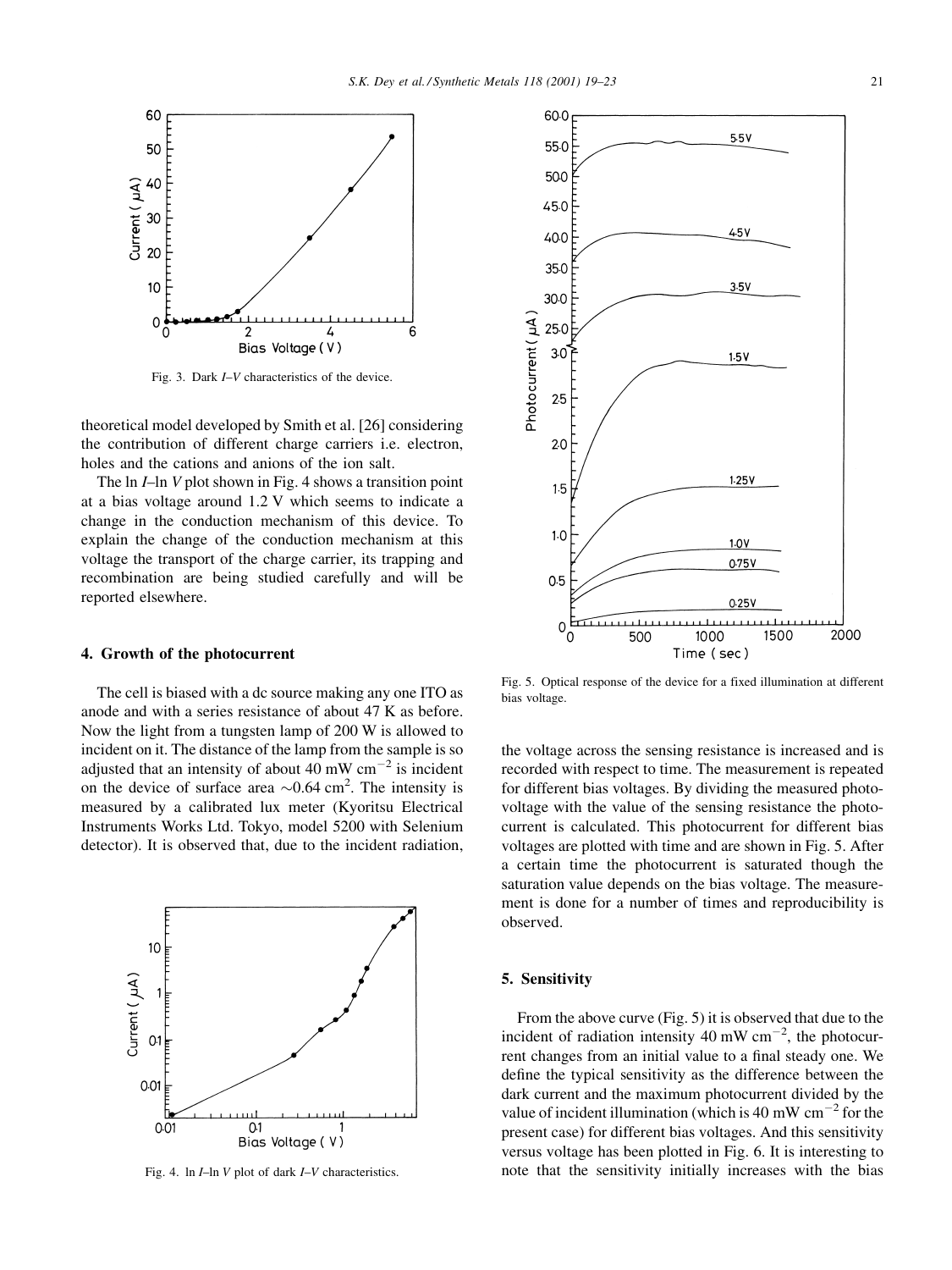

Fig. 6. Sensitivity of the device at different bias voltage.

voltage and reaches a maximum and then decreases with further increase of voltage.

Upon application of bias voltage the cations and the anions of the salt accumulate near the cathode and anode side, respectively, producing a  $p-n$  like junction and the internal field originating from this separation of the ion charges helps migration of photo carriers. That the sensitivity increases with the bias voltage up to a certain value for a given intensity of light is due to the fact that the internal field produced by the salt ion accumulation increases with bias voltage. Ionic motion in the polymer blend plays a key role in the electrochemical doping and the formation of the p-n like junction. After the junction is formed, however, the ionic mobility is undesirable [10]. Degradation of the polymer can occur by over oxidation or reduction when the applied bias voltage crosses a certain value. This may be a possible reason for lowering of sensitivity after a certain bias voltage.

# 6. Decay of the photocurrent

After attaining the saturation value of the photovoltage the light is switched off and it is observed that the reading of the multimeter begins to fall. The voltage drop with time is recorded for different bias voltages. Dividing the measured photovoltage by the value of the sensing resistance the photocurrent is calculated as before. This current is plotted with time and is shown in a separate figure, Fig.  $7$  for different bias voltages. It is observed that the initial photocurrent is restored after a few minutes. The relaxation time being large (order of minutes), it is expected that the relaxation is not electronic in nature. This slow decay is a limitation to use the device for high speed operation.

Though the details of this slow rate of decay is not clear at present it is expected that slow diffusion of ions is largely responsible for this effect. During the decay the salt ion diffuses back into the electrolyte restoring the uniform ionic charge throughout the polymer layer [4]. In addition to this



Fig. 7. Optical response (growth and decay) of the device at different bias voltage.

slow diffusion of ions it is expected that some charge trapping phenomena may also occurs.

## 7. Discussion

In this device the dye, Safranine-T is used as an optical sensitive material. The photochemistry of the dye has contributed to the understanding of the mechanism of electron transfer reaction in PEC devices. In general, a photodetector follows the different steps like generation of charge carriers due to absorption of light, separation, migration and transport of these charges. In the present structure the dye is used for generation of charge carrier due to the absorption of optical radiation. The Safranine-T dye being a cationic dye (the structure is shown in Fig. 1) leaves an excess hole  $(h+)$ due to the absorption of radiation. These charges are separated by the internal field produced by the redistribution of the salt ions after application of the bias voltage.

# 8. Conclusion

Here in this article we report the photoconductivity study in thin film of Saphranine-T dye and polymer complex in a qualitative way. All these effects appear to be interesting and also require further quantitative explanation. Some attempts are being made in this direction. The most important aspect is to correlate the structure-property relation of the material. For this purpose the experiments need to be done by using different materials. Presently, the subject of some controversy, the mechanism for charge carrier generation in organic thin film photovoltaic devices is believed to be due to creation of bound electron–hole pairs, excitons, by absorption of light in the active parts of the devices. Charge